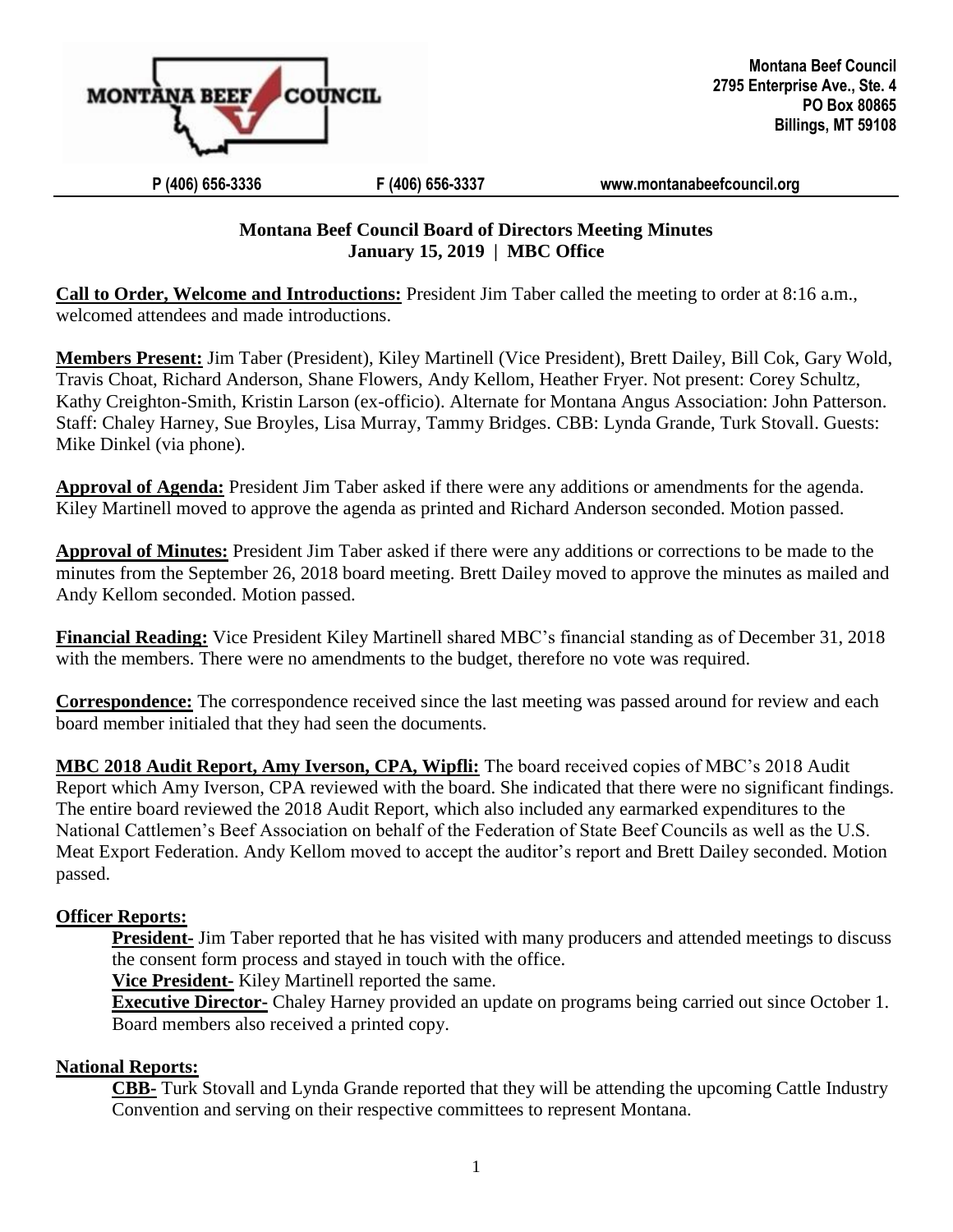### **National Reports (continued):**

**Federation-** Kiley Martinell, Andy Kellom and Shane Flowers reported that they will be representing Montana and attending the upcoming Cattle Industry Convention while serving on their respective committees. Andy Kellom and Shane Flowers look forward to engaging more at this meeting now that they understand the process better.

**USMEF-** Jim Taber provided the board with a report and pictures from the November USMEF meeting. Board members received a copy of the latest export statistics from USDA and USMEF.

**Ex-Officio-** Kristin Larson was not present.

#### **Committee Reports:**

**Executive-** Chairman Jim Taber reported that he continues to stay updated and in contact with the staff. **Budget-** Chairwoman Kiley Martinell did not have anything to report. **Bylaws-** Chairman Andy Kellom did not have anything to report. **Education-** Chairwoman Kiley Martinell did not have anything to report. **Producer Communication-** Chairman Shane Flowers did not have anything to report. **Promotion-** Chairman Richard Anderson did not have anything to report.

### **Special Committee Reports:**

**Collections and Compliance-** Chairman Brett Dailey did not have anything to report. Tammy Bridges shared that she continues to work through the consent process to make it easier and shared some paperwork changes at the Department of Livestock.

**\$0.25 Montana Research-** Chairman Bill Cok reported that he attended the MSU Celebrate Ag dinner. **Nominating-** Chairman Jim Taber did not have anything to report.

**USDA Q&A-** Mike Dinkel, marketing specialist for USDA, shared an update with the board in regards to the status of the R-CALF v. USDA lawsuit. He also shared that the Department of Justice is currently furloughed due to the government shutdown.

**History of Montana and Beef Checkoff Panel- George Hammond Sr. and Bob Hansen:** The board heard from some veterans in the beef industry about their perspective on the creation of the beef checkoff and other major industry developments over the years.

#### **Unfinished Business:**

### **CBB Administrative (Collections) Agreement:**

The agreement between MBC and the Cattlemen's Beef Board for reimbursement of collections work will expire on January 31, 2019. Chaley Harney is working with CBB to renew the agreement.

**FY 2019 Requests and Consented Dollar Funding-** The board discussed options for dispersing the additional consented funds available within the budget. After reviewing all of the current programs, the board discussed distributing \$44,025 of the consented dollars into the designated program areas. Brett Dailey moved to apply the consent funds and Andy Kellom seconded. Motion passed. The board agreed that the committee chairs may have a conference call before the next board meeting if more consented funds become available.